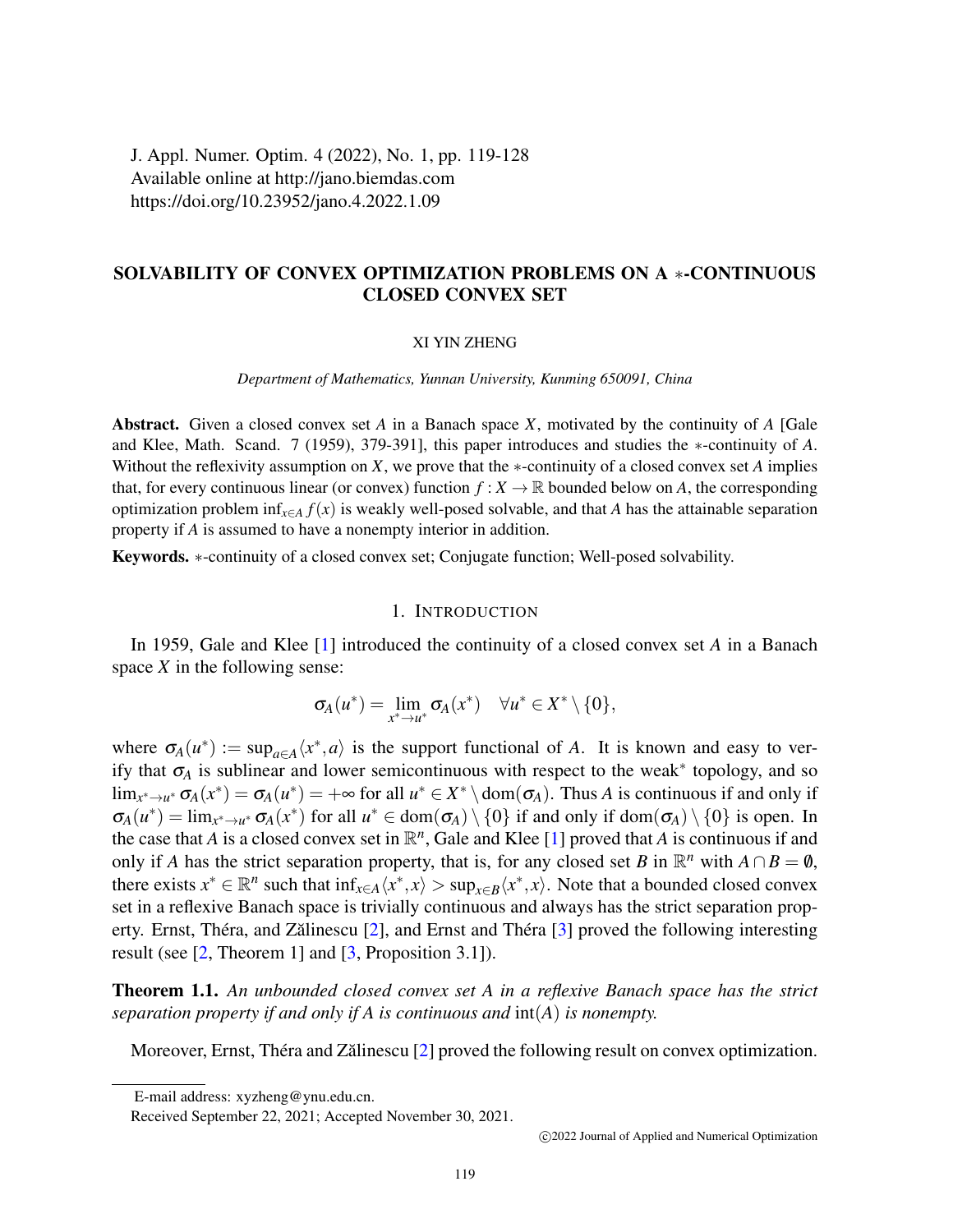#### 120 XI YIN ZHENG

<span id="page-1-0"></span>**Theorem 1.2.** Let X be a reflexive Banach space and  $f: X \to \mathbb{R}$  be a continuous convex function *such that f attains its infimum on X. Then f attains its infimum on every nonempty closed convex set in X if and only if every nonempty level set of f is slice-continuous, that is,* { $x \in E : f(x) \leq$  $\lambda$  *is a continuous set in E for every closed linear subspace E of X and every*  $\lambda \in \mathbb{R}$ *.* 

Recently, the author [\[4\]](#page-8-3) considered the attainable strict separation property: *a closed convex set A in a Banach space X is said to have the attainable strict separation property if, for any closed convex set B in X with*  $A \cap B = \emptyset$ , there exist  $x^* \in X^*$ ,  $a \in A$  and  $b \in B$  such that

$$
\langle x^*, a \rangle = \min_{x \in A} \langle x^*, x \rangle > \max_{x \in B} \langle x^*, x \rangle = \langle x^*, b \rangle.
$$

Still under the reflexivity assumption on space *X*, the author [\[4\]](#page-8-3) proved the results on the attainable strict separation property:

(i) Every bounded closed convex set *A* in *X* has the attainable strict separation property. (ii) An unbounded closed convex set *A* in *X* has the strict separation property if and only if *A* is continuous and  $int(A) \neq \emptyset$ .

Moreover, motivated by Theorem [1.2,](#page-1-0) the author [\[5\]](#page-9-0) proved the following theorem.

<span id="page-1-1"></span>**Theorem 1.3.** Let X be a reflexive Banach space and  $f: X \to \mathbb{R}$  be a continuous convex function *such that its conjugate function f* <sup>∗</sup> *is continuous at each point in* dom(*f* ∗ )*. Then, for any closed convex set A in X with*  $\inf f(x) > -\infty$ , the corresponding convex optimization problem *x*∈*A*

 $\mathscr{P}_A(f)$  minimize  $f(x)$  subject to  $x \in A$ .

*is W* G-well-posed solvable, that is, every minimizing sequence  $\{a_n\}$  of  $\mathscr{P}_A(f)$  (i.e.,  $\{a_n\} \subset A$ *and*  $f(a_n) \to \inf_{x \in A} f(x)$  *has a subsequence converging with respect to the weak topology.* 

In contrast with Theorems [1.1,](#page-0-0) [1.2,](#page-1-0) and [1.3,](#page-1-1) in the case that *X* is a general Banach space, this paper will consider the corresponding issues.

## 2. PRELIMINARIES

For convenience, this section first recall some notions and results in convex analysis, which will be used in our later analysis (see, e.g., [\[6,](#page-9-1) [7\]](#page-9-2) for more details). For a Banach space *X* and a closed convex subset *A* of *X*, let  $\sigma_A$  denote the support functional of *A*, that is,

$$
\sigma_A(x^*):=\sup_{x\in A}\langle x^*,x\rangle\quad\forall x^*\in X^*.
$$

Clearly, the domain dom( $\sigma_A$ ) of  $\sigma_A$  is a convex cone (named as the barrier cone of *A* in the literature) and  $\sigma_A$  is sublinear and lower semicontinuous with respect to the weak<sup>\*</sup> topology on the dual space  $X^*$ . Moreover, *A* is bounded if and only if dom $(\sigma_A) = X^*$ .

Let  $\varphi: X \to \mathbb{R} \cup \{+\infty\}$  be a proper lower semicontinuous convex function. The subdifferential  $\partial \varphi(x)$  of  $\varphi$  at  $x \in \text{dom}(\varphi) := \{u \in X : \varphi(u) < +\infty\}$  is defined as

$$
\partial \varphi(x) := \{x^* \in X^* : \langle x^*, y - x \rangle \leq \varphi(y) - \varphi(x) \quad \forall y \in X\}.
$$

For  $\varepsilon > 0$ , let  $\partial_{\varepsilon} \varphi(x)$  denote the  $\varepsilon$ -subdifferential of  $\varphi$  at *x*, that is,

$$
\partial_{\varepsilon} \varphi(x) := \{ x^* \in X^* : \ \langle x^*, y - x \rangle \leq \varphi(y) - \varphi(x) + \varepsilon \ \ \forall y \in X \}.
$$

It is well-know that if  $x_0$  is an interior point of dom( $\varphi$ ), then the convex function  $\varphi$  is locally Lipschitz at  $x_0$  and  $\partial \varphi(x_0)$  is a nonempty weak<sup>\*</sup>-compact convex set in  $X^*$ .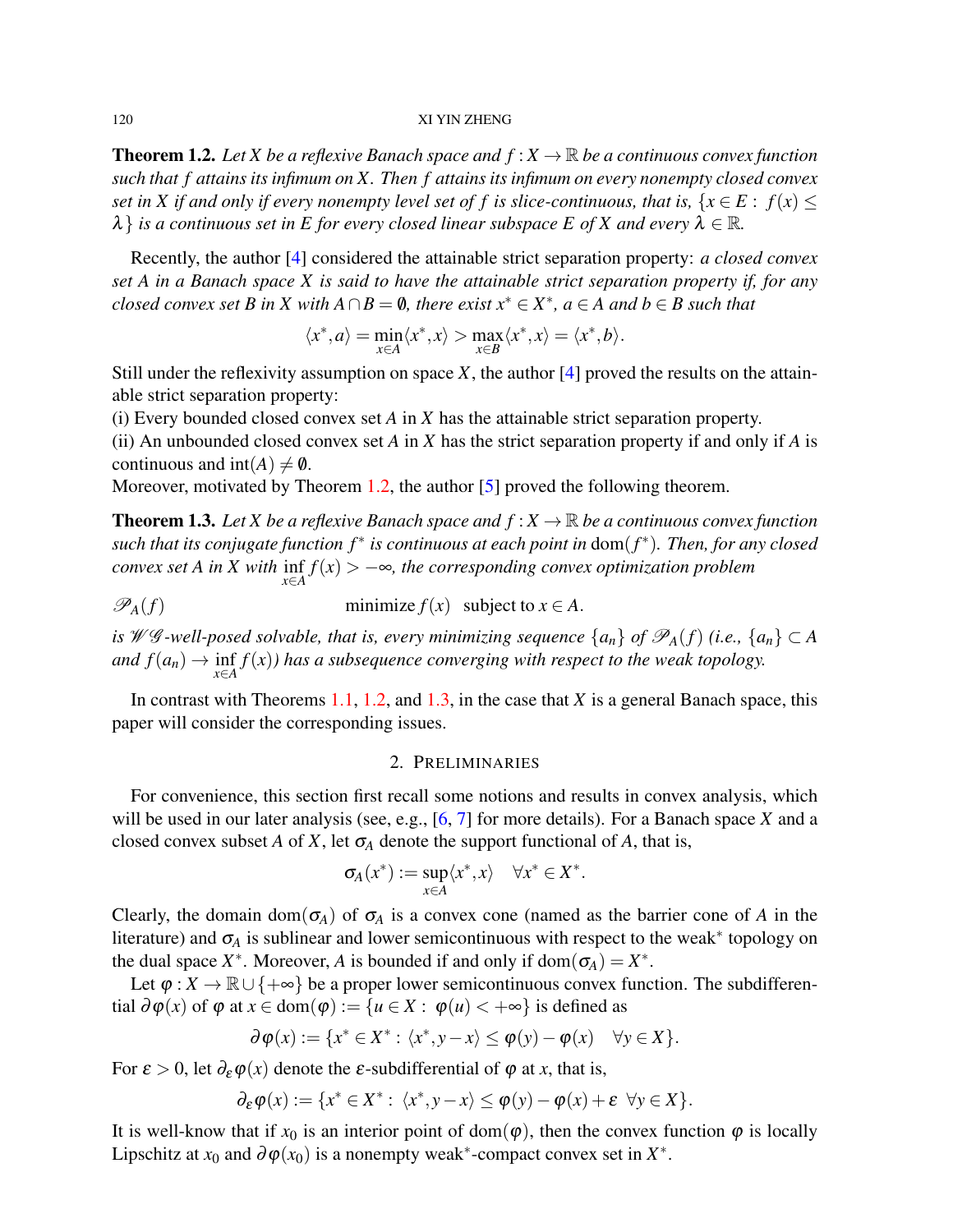The following known results on subdifferential and  $\varepsilon$ -subdifferential (see [\[7,](#page-9-2) Theorem 2.8.3] and [\[6,](#page-9-1) Theorem 3.18]) will play important roles in our later analysis.

<span id="page-2-0"></span>**Lemma 2.1.** *Let X be a Banach space and*  $\varphi$  : *X*  $\rightarrow \mathbb{R} \cup \{+\infty\}$  *be a proper lower semicontinuous convex function. Then, for any*  $x \in \text{int}(\text{dom}(\varphi))$ *,*  $\partial \varphi$  *is*  $\|\cdot\|$ -w<sup>\*</sup> *upper semicontinuous, that is, for any neighborhood W of 0 with respect to the weak*<sup>∗</sup> *topology on X*<sup>∗</sup> *, there exists* δ > 0 *such that*  $\partial \varphi(B(x, \delta)) \subset \partial \varphi(x) + W$ .

<span id="page-2-1"></span>Lemma 2.2. *Let* ϕ *be a proper lower semicontinuous convex function on a Banach space X. Let*  $\varepsilon > 0$ ,  $x \in \text{dom}(\varphi)$  *and*  $x^* \in \partial_{\varepsilon} \varphi(x)$ *. Then there exist*  $x_{\varepsilon} \in X$  *and*  $x_{\varepsilon}^* \in X^*$  *such that* 

$$
||x_{\varepsilon}-x|| \leq \sqrt{\varepsilon}, ||x_{\varepsilon}^*-x^*|| \leq \sqrt{\varepsilon} \text{ and } x_{\varepsilon}^* \in \partial \varphi(x_{\varepsilon}).
$$

We also need the conjugate function  $\varphi^* : X^* \to \mathbb{R} \cup \{+\infty\}$  defined by

$$
\varphi^*(x^*) := \sup_{x \in X} (\langle x^*, x \rangle - \varphi(x)) \quad \forall x^* \in X^*.
$$

It is well known that the conjugate function  $\varphi^*$  is always lower semicontinuous with respect to the weak<sup>∗</sup> topology on *X* ∗ and useful in convex analysis and duality theory of convex optimization (see, e.g.,  $[7, 8]$  $[7, 8]$  $[7, 8]$ ). It is also known that

$$
x^* \in \partial \varphi(x) \Longleftrightarrow x \in \partial \varphi^*(x^*).
$$

For a closed convex set *A* in a Banach space *X*, let  $\delta_A$  denote the indicator function of *A*, that is,  $\delta_A(x) = 0$  if  $x \in A$  and  $\delta_A(x) = +\infty$  if  $x \in X \setminus A$ . It is easy to verify that  $\sigma_A$  is just the conjugate function  $\delta_A^*$  $A^*$  of  $\delta_A$ .

For convenience, we also recall the following observation by Adly, Ernst and Théra [[9\]](#page-9-4)

$$
x^* \in \text{int}(\text{dom}(f^*)) \Leftrightarrow (x^*, -1) \in \text{int}(\text{dom}(\sigma_{\text{epi}(f)}))
$$

and

<span id="page-2-3"></span>
$$
\text{dom}(f^*) \times \{-1\} = \text{dom}(\sigma_{\text{epi}(f)}) \cap (X^* \times \{-1\})
$$
\n(2.1)

(see (3.16) in [\[9\]](#page-9-4)).

With the help of Lemmas [2.1](#page-2-0) and [2.2,](#page-2-1) we have the following characterization for a closed convex set in a reflexive Banach space to be continuous.

<span id="page-2-2"></span>Proposition 2.1. *Let A be a closed convex set in a reflexive Banach space X. Then A is continuous if and only if, for any*  $x^* \in \text{dom}(\sigma_A) \setminus \{0\}$ , every sequence  $\{a_n\} \subset A$  with  $\langle x^*, a_n \rangle \to \sigma_A(x^*)$ *has a weakly convergent subsequence.*

*Proof.* First, we suppose that *A* is continuous. Then dom $(\sigma_A) \setminus \{0\}$  is open. Let  $x^* \in \text{dom}(\sigma_A) \setminus$ {0} and take an arbitrary sequence  $\{a_n\}$  in *A* such that  $\langle x^*, a_n \rangle \to \sigma_A(x^*)$ . Thus, one has

$$
\langle y^*-x^*,a_n\rangle\leq \sigma_A(y^*)-\langle x^*,a_n\rangle\leq \sigma_A(y^*)-\sigma_A(x^*)+\varepsilon_n\quad \forall y^*\in X^*,
$$

where  $0 \le \varepsilon_n := \sigma_A(x^*) - \langle x^*, a_n \rangle \to 0$ . Hence  $a_n \in \partial_{\varepsilon_n} \sigma_A(x^*)$  for all  $n \in \mathbb{N}$ . It follows from Lemma [2.2](#page-2-1) that, for any  $n \in \mathbb{N}$ , there exist  $x_n^* \in X^*$  and  $x_n^{**} \in X^{**}$  such that

$$
||x_n^*-x^*|| \leq \sqrt{\varepsilon_n}, ||x_n^{**}-a_n|| \leq \sqrt{\varepsilon_n} \text{ and } x_n^{**} \in \partial \sigma_A(x_n^*).
$$

Noting that  $\sigma_A$  is locally Lipschitz at  $x^*$  and  $\varepsilon_n \to 0$ ,  $\{x_n^{**}\}\$  is a bounded sequence in  $X^{**}$  and so  ${a_n}$  is a bounded sequence in *X*. Since *X* is reflexive, the James theorem implies that  ${a_n}$  has a weakly convergent subsequence. This shows that the necessity is valid.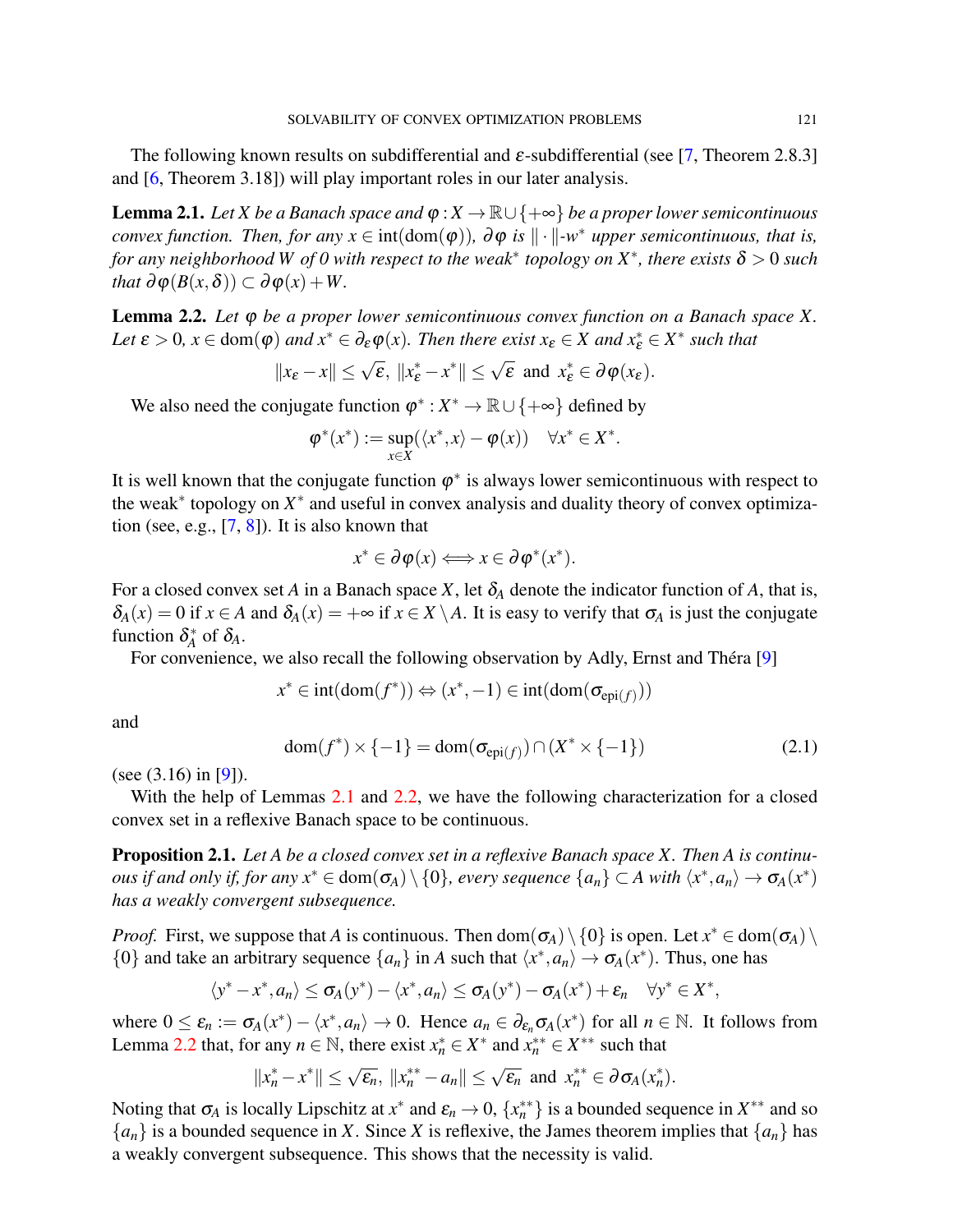#### 122 XI YIN ZHENG

To prove the sufficiency, let  $x^* \in \text{dom}(\sigma_A) \setminus \{0\}$  be such that every sequence  $\{a_n\} \subset A$  with  $\langle x^*, a_n \rangle \to \sigma_A(x^*)$  has a weakly convergent subsequence. We only need to show that  $x^* \in$  $int(dom(\sigma_A))$ . We claim that

$$
S(A, x^*, \varepsilon) = \{x \in A : \langle x^*, x \rangle \ge \sigma_A(x^*) - \varepsilon\}
$$

is bounded for some  $\varepsilon > 0$ . Indeed, if this is not the case,  $S(A, x^*, \frac{1}{n})$  $\frac{1}{n}$ ) is unbounded for all  $n \in \mathbb{N}$ . Then, for each  $n \in \mathbb{N}$ , there exists  $a_n \in S(A, x^*, \frac{1}{n})$  $\frac{1}{n}$ ) such that  $\|a_n\| > n$ . On the other hand,  $\sigma_A(x^*) - \frac{1}{n} \le \langle x^*, a_n \rangle \le \sigma_A(x^*)$  for all  $n \in \mathbb{N}$ . It follows that  $\langle x^*, a_n \rangle \to \sigma_A(x^*)$ , and so  ${a_n}$  has a subsequence  ${a_{n_k}}$  being weakly convergent. Hence,  ${a_{n_k}}$  is a bounded sequence, contradicting  $||a_{n_k}|| \ge n_k$ . This shows that  $S(A, x^*, \varepsilon)$  is bounded for some  $\varepsilon > 0$ . Thus, by [\[5,](#page-9-0) Proposition 3.2],  $x^* \in \text{int}(\text{dom}(\sigma_A))$ . The proof is complete.

Motivated by Proposition [2.1,](#page-2-2) we introduce the following notion.

Definition 2.1. A closed convex subset *A* of a Banach space *X* is said to be ∗-continuous if every sequence  $\{a_n\} \subset A$  with  $\langle x^*, a_n \rangle \to \sigma_A(x^*)$  has a weakly convergent subsequence for any  $x^* \in \text{dom}(\sigma_A) \setminus \{0\}.$ 

Remark 2.1. By the proof of the sufficiency part of Proposition [2.1,](#page-2-2) the ∗-continuity of *A* implies dom $(\sigma_A) \setminus \{0\} \subset \text{int}(\text{dom}(\sigma_A))$ , which means the continuity of *A*.

## 3. MAIN RESULTS

Let *A* be a closed convex set in a Banach space *X*. Recall that *A* has the attainable separation property (resp. attainable strict separation property) if, for any closed convex set *B* with  $A \cap$  $int(B) = \emptyset$  and  $int(B) \neq \emptyset$  (resp. with  $A \cap B = \emptyset$ ), there exist  $x^* \in X^* \setminus \{0\}$  and  $(a, b) \in A \times B$ such that

$$
\langle x^*, a \rangle = \min_{x \in A} \langle x^*, x \rangle, \ \ \langle x^*, b \rangle = \max_{x \in B} \langle x^*, x \rangle,
$$

and

$$
\langle x^*, a-b \rangle \ge 0 \text{ (reps. } \langle x^*, a-b \rangle > 0).
$$

Without the reflexivity assumption on *X* but with the ∗-continuity of *A* replacing the continuity of *A*, this section first considers the attainable separation property and the attainable strict separation property of *A*.

<span id="page-3-1"></span>Theorem 3.1. *Let A be a* ∗*-continuous closed convex set in a Banach space X. Then, for any closed convex set B in X with*  $int(A - B) \neq \emptyset$ ,  $A - B$  is closed.

*Proof.* Let *B* be a closed convex set in *X* such that  $int(A - B) \neq \emptyset$  and let  $z \in cl(A - B) \setminus int(A - B)$ *B*). Then, by the classical separation theorem, there exists  $z^* \in X^* \setminus \{0\}$  such that

<span id="page-3-0"></span>
$$
\langle z^*, z \rangle = \sup_{x \in \text{int}(A - B)} \langle z^*, x \rangle = \sup_{x \in A - B} \langle z^*, x \rangle = \sigma_A(z^*) - \inf_{x \in B} \langle z^*, x \rangle. \tag{3.1}
$$

Hence,  $z^* \in \text{dom}(\sigma_A) \setminus \{0\}$ . Since  $z \in \text{cl}(A - B)$ , there exists a sequence  $\{(x_n, y_n)\}$  in  $A \times B$  such that  $x_n - y_n \to z$ . Then, by [\(3.1\)](#page-3-0), one has  $\langle x^*, x_n \rangle \to \sigma_A(x^*)$ . This and  $*$ -continuity of *A* imply that  $\{x_n\}$  has a subsequence  $\{x_{n_k}\}$  weakly converging to some  $a \in A$  (because *A* is a closed convex set and hence is weakly closed). Therefore,  $\{y_{n_k}\}$  converges weakly to  $b := a - z \in B$ , and so  $z = a - b \in A - B$ . This shows that  $A - B$  is closed. The proof is complete.  $□$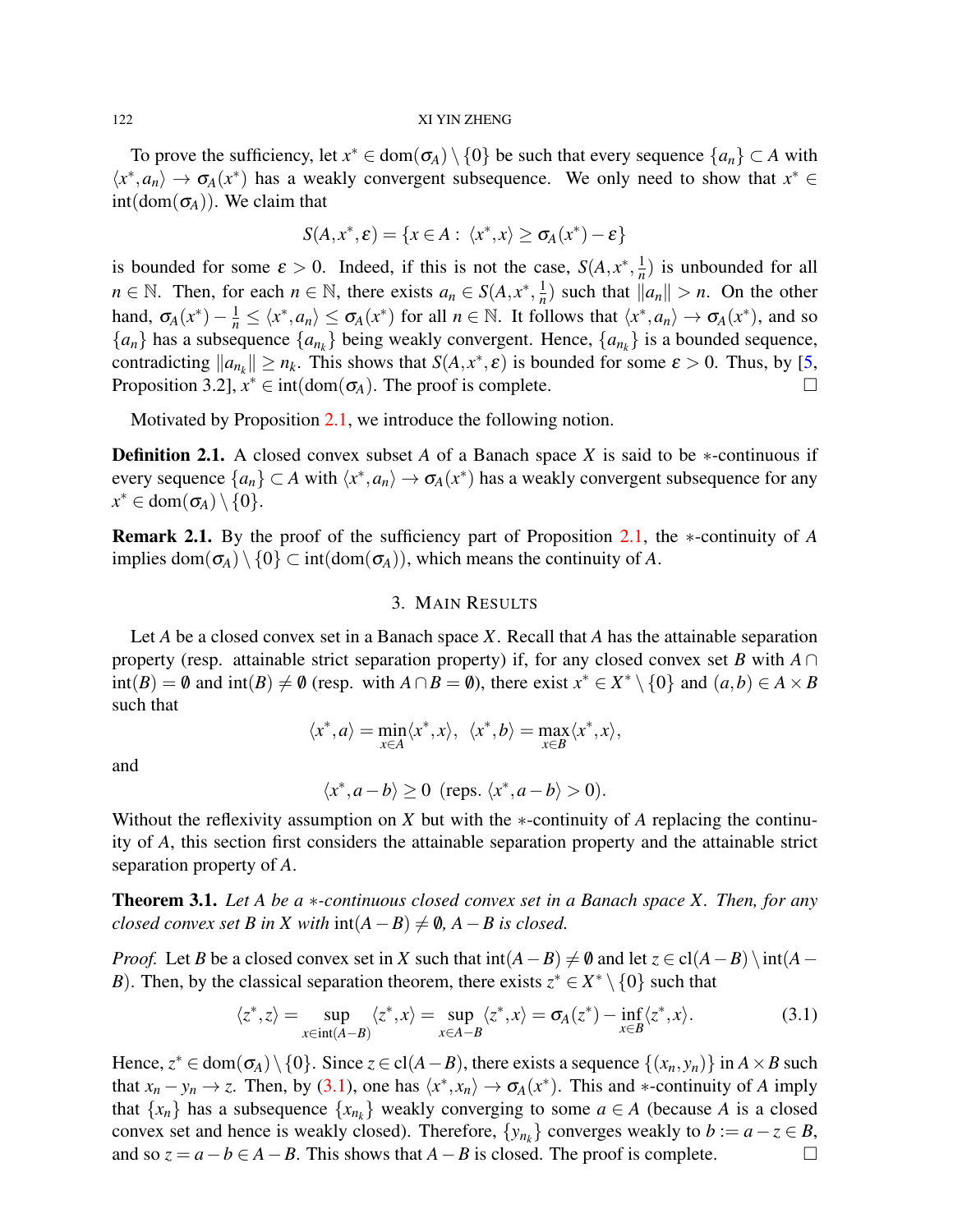<span id="page-4-1"></span>Theorem 3.2. *Let A be a* ∗*-continuous closed convex set in a Banach space X, and let B be a closed convex set B in X such that*  $A \cap B = \emptyset$  *and*  $int(A - B) \neq \emptyset$ *. Then there exist*  $x_0^* \in X^* \setminus \{0\}$ *,*  $a_0 \in A$ *, and*  $b_0 \in B$  *such that* 

<span id="page-4-0"></span>
$$
\langle x_0^*, a_0 \rangle = \inf_{x \in A} \langle x^*, x \rangle > \sup_{x \in B} \langle x_0^*, x \rangle = \langle x_0^*, b_0 \rangle.
$$
 (3.2)

*Proof.* By Theorem [3.1,](#page-3-1)  $A - B$  is closed. Let  $f(x) := ||x|| + \delta_{B-A}(x)$  for all  $x \in X$ . Then *f* is a proper lower semicontinuous convex function and  $\inf_{x \in X} f(x) = d(A, B)$ . Let  $\varepsilon \in (0, 1)$ and take  $\bar{x} \in X$  such that  $f(\bar{x}) < \inf_{x \in X} f(x) + \varepsilon^2$ . By the Ekeland variational principle, there exists  $x_0 \in X$  such that  $x_0$  is a minimizer of the function  $x \mapsto f(x) + \varepsilon ||x - \bar{x}||$ . It follows that  $x_0 \in \text{dom}(f) = B - A$  and

$$
0\in\partial(f+\varepsilon\|\cdot-x_0\|)\subset\partial f(x_0)+\varepsilon B_{X^*}.
$$

Hence,  $x_0 \neq 0$  (thanks to  $A \cap B = \emptyset$ ). It follows from the definition of *f* that

$$
0\in\partial\left(\|\cdot\|+\delta_{B-A}\right)(x_0)+\varepsilon B_{X^*}\subset\partial\|\cdot\|(x_0)+\partial\delta_{B-A}(x_0)+\varepsilon B_{X^*},
$$

namely, there exist  $e^* \in B_{X^*}$  and  $x_0^* \in \partial \delta_{B-A}(x_0)$  such that  $\epsilon e^* - x_0^* \in \partial || \cdot ||(x_0)$ . Hence  $|| \epsilon e^*$ *x* ∗  $||\mathbf{r}_0|| = 1$  and  $\langle \varepsilon e^* - x_0^* \rangle$  $\langle x_0^*, x_0 \rangle = \|x_0\|$  (thanks to  $x_0 \neq 0$ ), which implies that

$$
\langle x_0^*, x_0 \rangle \le (\varepsilon - 1) \|x_0\| < 0.
$$

Taking  $(a_0, b_0) \in A \times B$  such that  $x_0 = b_0 - a_0$ , we have that  $\langle x_0^* \rangle$  $\langle n_0, a_0 - b_0 \rangle > 0$ . On the other hand, by  $x_0^* \in \delta_{B-A}(x_0)$ , we have

$$
\langle x_0^*, b - a - (b_0 - a_0) \rangle = \langle x_0^*, b - a - x_0 \rangle \leq \delta_{B-A}(b-a) - \delta_{B-A}(b_0 - a_0) = 0
$$

for all  $(a, b) \in A \times B$ . This implies that  $\langle x_0^* \rangle$  $\langle a_0, a_0 \rangle = \inf_{a \in A} \langle x_0^* \rangle$  $\langle x_0^*, a_0 \rangle$  and  $\langle x_0^* \rangle$  $\langle b_0, b_0 \rangle = \sup_{b \in B} \langle x_0^* \rangle$  $_0^{\ast},b\rangle.$ Therefore, [\(3.2\)](#page-4-0) holds. The proof is complete.

Theorem 3.3. *Let A be a* ∗*-continuous closed convex set in a Banach space X. The following statements holds:*

*(i) A has the attainable separation property.*

*(ii) If, in addition,*  $int(A) \neq \emptyset$ , *A has the attainable strict separation property.* 

*Proof.* Let *B* is a closed convex set in *X* such that  $int(B) \neq \emptyset$  and  $A \cap int(B) = \emptyset$ . Then, by the classical separation theorem, there exists  $u^* \in X^* \setminus \{0\}$  such that  $\inf_{x \in A} \langle u^*, x \rangle \ge \sup_{x \in B} \langle x^*, x \rangle$ . It is trivial that if  $A \cap B \neq \emptyset$ , then

$$
\langle u^*, u \rangle = \inf_{x \in A} \langle u^*, x \rangle = \sup_{x \in B} \langle x^*, x \rangle \quad \forall u \in A \cap B.
$$

In the case that  $A \cap B = \emptyset$ , Theorem [3.2](#page-4-1) implies that there exist  $x_0^* \in X^* \setminus \{0\}$ ,  $a_0 \in A$ , and  $b_0 \in B$ such that  $(3.2)$  holds. Hence both (i) and (ii) hold.

Let *f* be a proper lower semicontinuous extended real-valued convex function on a Banach space *X*, and let *A* be closed set in *X*. Consider the following convex constrained optimization problem

$$
\mathscr{P}_A(f) \qquad \qquad \text{minimize} f(x) \text{ subject to } x \in A.
$$

Recall that optimization problem  $\mathscr{P}_A(f)$  is  $\mathscr{GW}$ -well-posed solvable if every sequence  $\{a_n\} \subset$ *A* with  $\lim_{n\to\infty} f(a_n) = \inf_{x\in A} f(x)$  has a subsequence being convergent with respect to the weak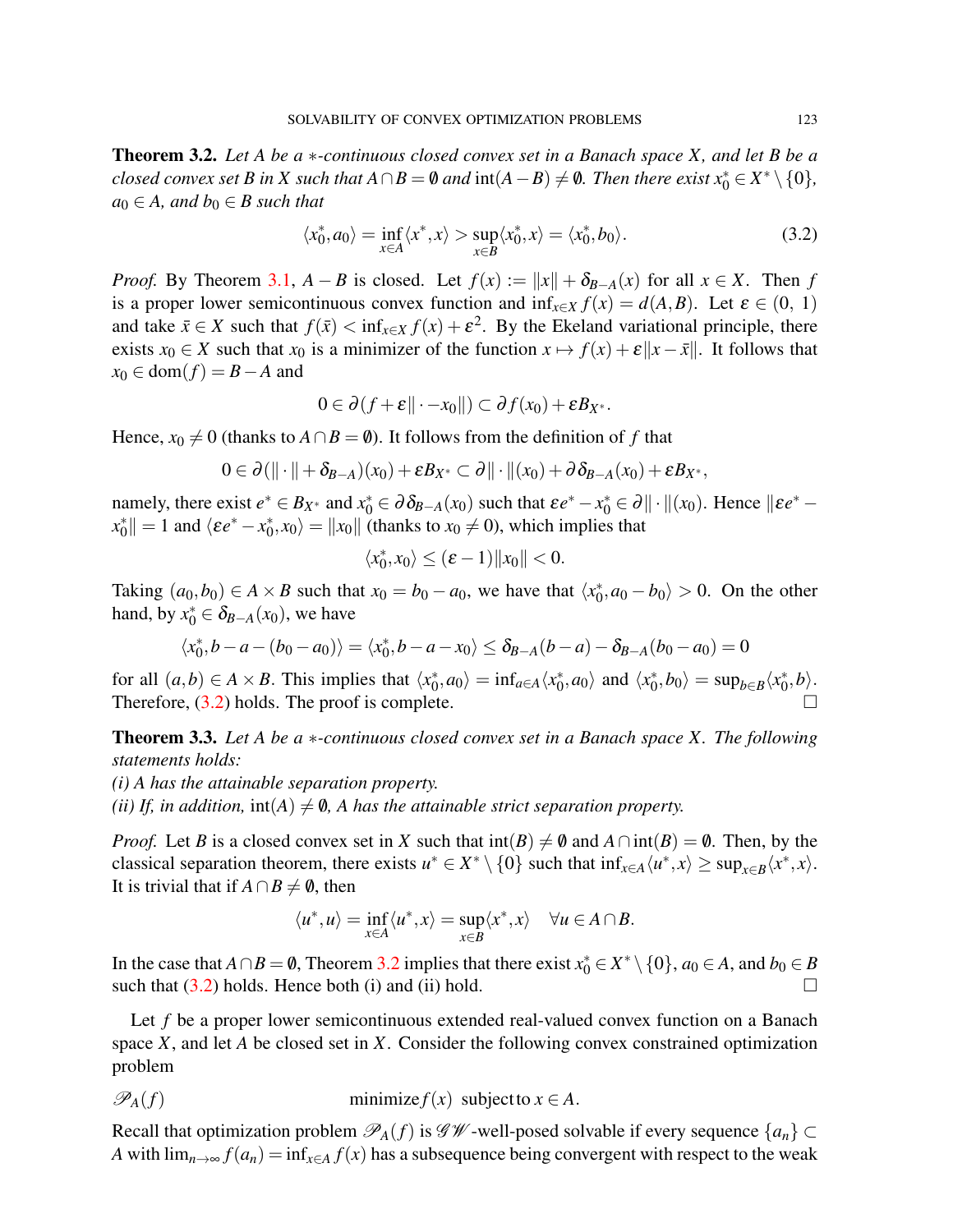topology on *X*. It is known and easy to verify that if  $\mathcal{P}_A(f)$  is  $\mathcal{GW}\text{-well-posed solvable, then}$ its solution set  $S(A, f)$  is a nonempty weak compact set.

In contrast with Theorems [1.2](#page-1-0) and [1.3,](#page-1-1) without the reflexivity assumption on the concerned space, we will provide some sufficient conditions for the  $\mathscr{GW}$ -well-posed solvability of  $\mathscr{P}_A(f)$ .

<span id="page-5-0"></span>Theorem 3.4. *Let A be a closed convex set in a Banach space X. Then the following statements are equivalent:*

*(i) A is* ∗*-continuous.*

*(ii)* For each  $u^* \in \mathfrak{L}(X|A)$ , the corresponding linear optimization problem  $\mathscr{P}_A(u^*)$  is  $\mathscr{W}\mathscr{G}$ -well*posed solvable.*

*(iii) For each*  $f \in \mathfrak{C}(X|A)$ *, the corresponding convex optimization problem*  $\mathcal{P}_A(f)$  *is*  $\mathcal{W}\mathcal{G}$ *-wellposed solvable.*

*Proof.* First, suppose that (i) holds, and let  $u^* \in \mathcal{L}(X|A)$ . Take an arbitrary sequence  $\{a_n\}$  in *A* such that  $\langle u^*, a_n \rangle \to \inf_{x \in A} \langle u^*, x \rangle$ . Then  $-u^* \in \text{dom}(\sigma_A) \setminus \{0\}$  and  $\langle -u^*, a_n \rangle \to \sigma_A(-u^*)$ . It follows from (i) that  $\{a_n\}$  has a weakly convergent subsequence. This shows that (ii) holds. Hence, implication  $\Rightarrow$ (ii) is valid.

Next, suppose that (ii) holds. Let  $f \in \mathfrak{C}(X|A)$  and let  $\{a_n\}$  be a minimizing sequence of the corresponding convex optimization  $\mathscr{P}_A(f)$ . Then, by [\[5,](#page-9-0) Proposition 4.3], there exists  $u_f^* \in$  $\mathfrak{L}(X|A)$  such that  $\{a_n\}$  is a minimizing sequence of linear optimization problem  $\mathscr{P}_A(u_f^*)$ *f* ). This and (ii) imply that  $\{a_n\}$  has a weakly convergent sequence, and so (iii) holds.

Finally, suppose that (iii) holds. Let  $x^* \in \text{dom}(\sigma_A)$  and  $\{a_n\}$  be a sequence in *A* such that  $\langle x^*, a_n \rangle \to \sigma_A(x^*)$ . Then  $-x^* \in \mathfrak{C}(X|A)$  and  $\langle -x^*, a_n \rangle \to \inf_{x \in A} \langle -x^*, x \rangle$ . This and (iii) imply that  $\{a_n\}$  has a weakly convergent subsequence. Therefore, *A* is  $*$ -continuous. This shows that (iii) $\Rightarrow$ (i) holds. The proof is complete.  $□$ 

In the case that the interior  $int(A)$  is nonempty, the objective f in (iii) of Theorem [3.4](#page-5-0) can be relaxed to a proper lower semicontinuous convex extended-real function.

<span id="page-5-2"></span>Theorem 3.5. *Let A be a* ∗*-continuous closed convex set in a Banach space X such that* int(*A*) *is nonempty. Then, for every proper lower semicontinuous convex function*  $f : X \to \mathbb{R} \cup \{+\infty\}$ *with*  $\inf_{x \in X} f(x) < \inf_{x \in A} f(x) < +\infty$ , the corresponding convex optimization problem  $\mathcal{P}_A(f)$  is W G *-well-posed solvable.*

*Proof.* Let  $f : X \to \mathbb{R} \cup \{+\infty\}$  be a proper lower semicontinuous convex function such that

$$
+\infty > \lambda := \inf_{x \in A} f(x) > \inf_{x \in X} f(x),
$$

and let  $B := \{x \in X : f(x) \le \lambda\}$ . We claim that  $int(A) \cap B = \emptyset$ . Indeed, let *a* be an arbitrary point in int(*A*), and take  $\bar{x} \in X$  such that  $f(\bar{x}) < \lambda$ . Then there exists  $t \in (0, 1)$  sufficiently small such that  $a + t(\bar{x} - a) \in A$ . Thus, by the convexity of *f*, one has

$$
\lambda \le f(a+t(\bar{x}-a)) \le (1-t)f(a)+tf(\bar{x}) < (1-t)f(a)+t\lambda.
$$

This implies that  $\lambda < f(a)$ . Hence,  $a \notin B$ . This shows that  $int(A) \cap B = \emptyset$ . It follows from the classical separation theorem that there exists  $x_0^* \in X^* \setminus \{0\}$  such that

<span id="page-5-1"></span>
$$
\sigma_A(x_0^*) = \sup_{x \in A} \langle x_0^*, x \rangle \le \inf_{x \in B} \langle x_0^*, x \rangle. \tag{3.3}
$$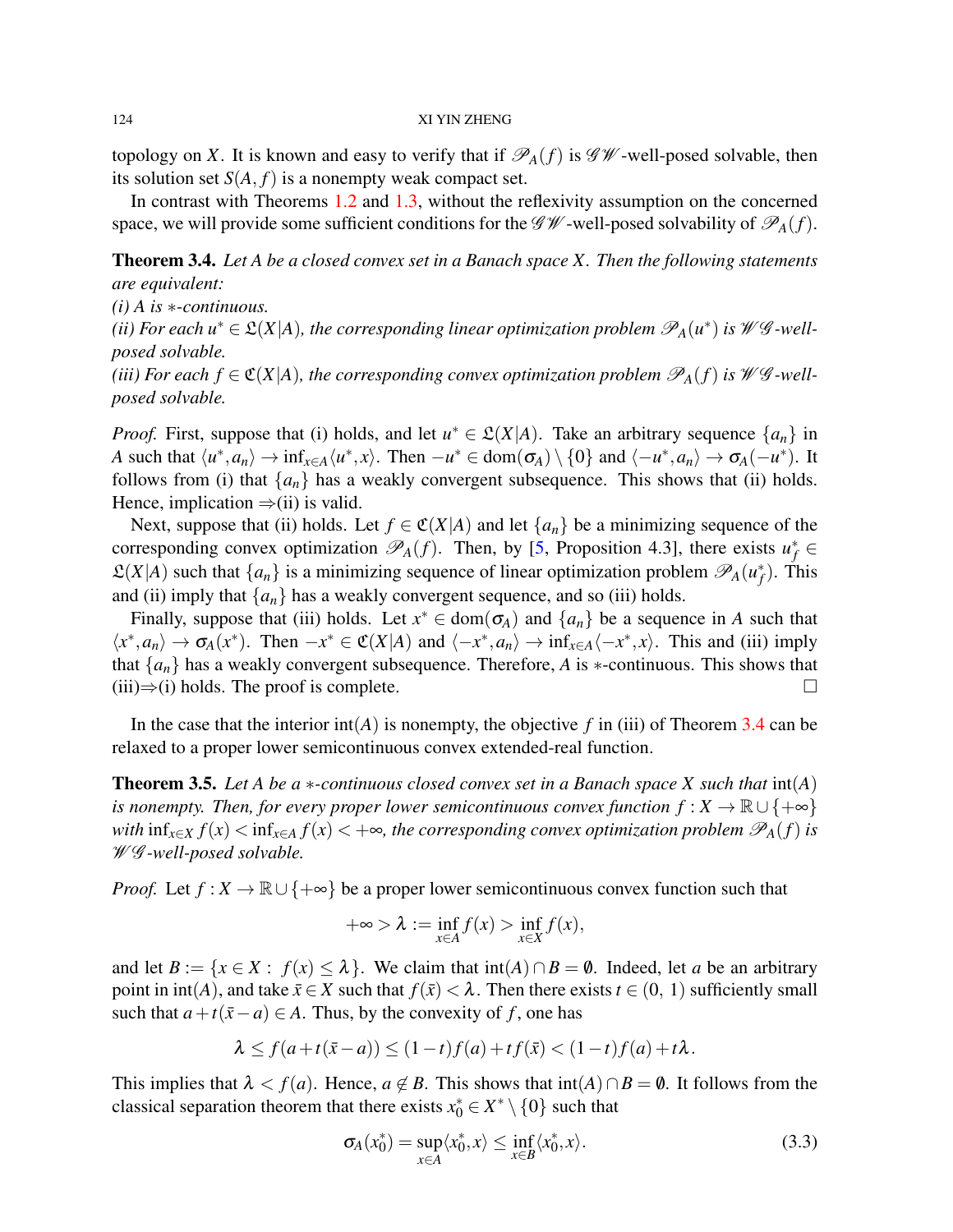Hence,  $x_0^* \in \text{dom}(\sigma_A) \setminus \{0\}$ . Let  $\{a_n\}$  be an arbitrary minimizing sequence of  $\mathscr{P}_A(f)$ . Then  ${a_n} \subset A$  and  $f(a_n) \to \lambda$ . Since  $f(\bar{x}) < \lambda \le f(a_n)$  and the convex function  $t \mapsto f(t a_n + (1-t)\bar{x})$ is continuous on the interval [0, 1], there exists  $t_n \in (0, 1]$  such that

$$
\lambda = f(t_n a_n + (1-t_n)\overline{x}) \leq t_n f(a_n) + (1-t_n)f(\overline{x}).
$$

Hence,  $t_n a_n + (1 - t_n)\bar{x} \in B$  and  $\lim_{n \to \infty} t_n = 1$ . It follows from [\(3.3\)](#page-5-1) that

$$
\sigma_A(x_0^*) \leq \liminf_{n \to \infty} \langle x_0^*, t_n a_n + (1 - t_n) \bar{x} \rangle = \liminf_{n \to \infty} \langle x_0^*, a_n \rangle.
$$

Since  $\langle x_0^* \rangle$  $\langle \phi_0^*, a_n \rangle \leq \sigma_A(x_0^*)$ <sup>\*</sup><sub>0</sub>) for all  $n \in \mathbb{N}$ , one has  $\langle x_0^* \rangle$  $\langle \phi_0^*, a_n \rangle \to \sigma_A(x_0^*)$  $_{0}^{*}$ ). This and the  $*$ -continuity assumption on *A* imply that  $\{a_n\}$  has a weakly convergent subsequence. This shows that  $\mathcal{P}_A(f)$ is  $W\mathscr{G}\text{-well-posed solvable.}$  The proof is complete.

From a different angle than Theorems [3.4](#page-5-0) and [3.5,](#page-5-2) we next consider a fixed continuous convex function  $f: X \to \mathbb{R}$  such that, for any closed convex set *A* in *X*, the corresponding optimization problem  $\mathcal{P}_A(f)$  is  $\mathcal{GW}$ -well-posed solvable.

<span id="page-6-1"></span>**Theorem 3.6.** Let *X* be a Banach space and  $f : X \to \mathbb{R} \cup \{+\infty\}$  be a proper lower semicontin*uous convex function such that the epigraph*  $epi(f)$  *is a*  $*$ *-continuous set in the product*  $X \times \mathbb{R}$ *. Then, for every closed convex subset A of X with*  $A \cap int(\text{dom}(f)) \neq \emptyset$  *and*  $\inf_{x \in A} f(x) > -\infty$ *, the corresponding optimization problem*  $\mathcal{P}_A(f)$  *is*  $\mathcal{GW}$ *-well-posed solvable.* 

*Proof.* Let *A* be a closed convex set in *X* such that  $A \cap \text{int}(\text{dom}(f)) \neq \emptyset$  and  $\lambda := \text{inf}_{x \in A} f(x)$ −∞, and let  $\{a_n\}$  be a minimizing sequence of the corresponding optimization problem  $\mathcal{P}_A(f)$ . It suffices to prove that  ${a_n}$  has a subsequence to be convergent with respect to the weak topology on *X*. Noting that

$$
int(epi(f) = \{(x,t) : x \in int(dom(f)) \text{ and } f(x) < t\} \neq \emptyset
$$

and  $\text{int}(\text{epi}(f)) \cap (A \times \{\lambda\}) = \emptyset$ , the separation theorem implies that there exists  $(x^*, -\alpha) \in$  $(X^* \times \mathbb{R}) \setminus \{(0,0)\}\)$  such that

<span id="page-6-0"></span>
$$
\sigma_{\text{epi}(f)}((x^*, -\alpha)) = \sup_{(x,t) \in \text{epi}(f)} (\langle x^*, x \rangle - \alpha t) \le \inf_{x \in A} \langle x^*, x \rangle - \alpha \lambda. \tag{3.4}
$$

It follows that  $\alpha \ge 0$ . We claim that  $\alpha > 0$ . Indeed, if this is not the case, then  $\alpha = 0$ . So,

$$
\sup_{x \in \text{dom}(f)} \langle x^*, x \rangle = \sup_{(x,t) \in \text{epi}(f)} \langle x^*, x \rangle \le \inf_{x \in A} \langle x^*, x \rangle.
$$

Since  $int(dom(f)) \cap A ≠ ∅$ , there exist  $a ∈ A$  and  $r > 0$  such that  $B(a,r) ⊂ dom(f)$ . Thus,  $\sup_{x \in B(a,r)} \langle x^*, x \rangle \leq \langle x^*, a \rangle$ . This means  $x^* = 0$ , contradicting  $(x^*, -\alpha) \neq (0,0)$ . Hence  $\alpha >$ 0. Without loss of generality, we assume that  $\alpha = 1$ . Thus, by [\(3.4\)](#page-6-0), one has  $(x^*, -1) \in$  $\mathsf{dom}(\mathsf{o}_{\mathsf{epi}(f)})$  and

$$
\langle x^*, a_n \rangle - f(a_n) \leq \sigma_{\text{epi}(f)}(x^*, -1) \leq \langle x^*, a_n \rangle - \lambda \quad \forall n \in \mathbb{N}.
$$

Since  $f(a_n) \to \lambda$ ,  $\langle (x^*, -1), (a_n, f(a_n)) \rangle \to \sigma_{epi(f)}(x^*, -1)$ . This and ∗-continuity of epi(*f*) imply that  $\{(a_n, f(a_n))\}$  has a weakly convergent subsequence, and hence  $\{a_n\}$  has a weakly convergent subsequence. The proof is complete.

In the case when  $dom(f) = X$ ,  $int(dom(f)) \cap A = A$ . Thus, the following corollary is immediate from Theorem [3.6.](#page-6-1)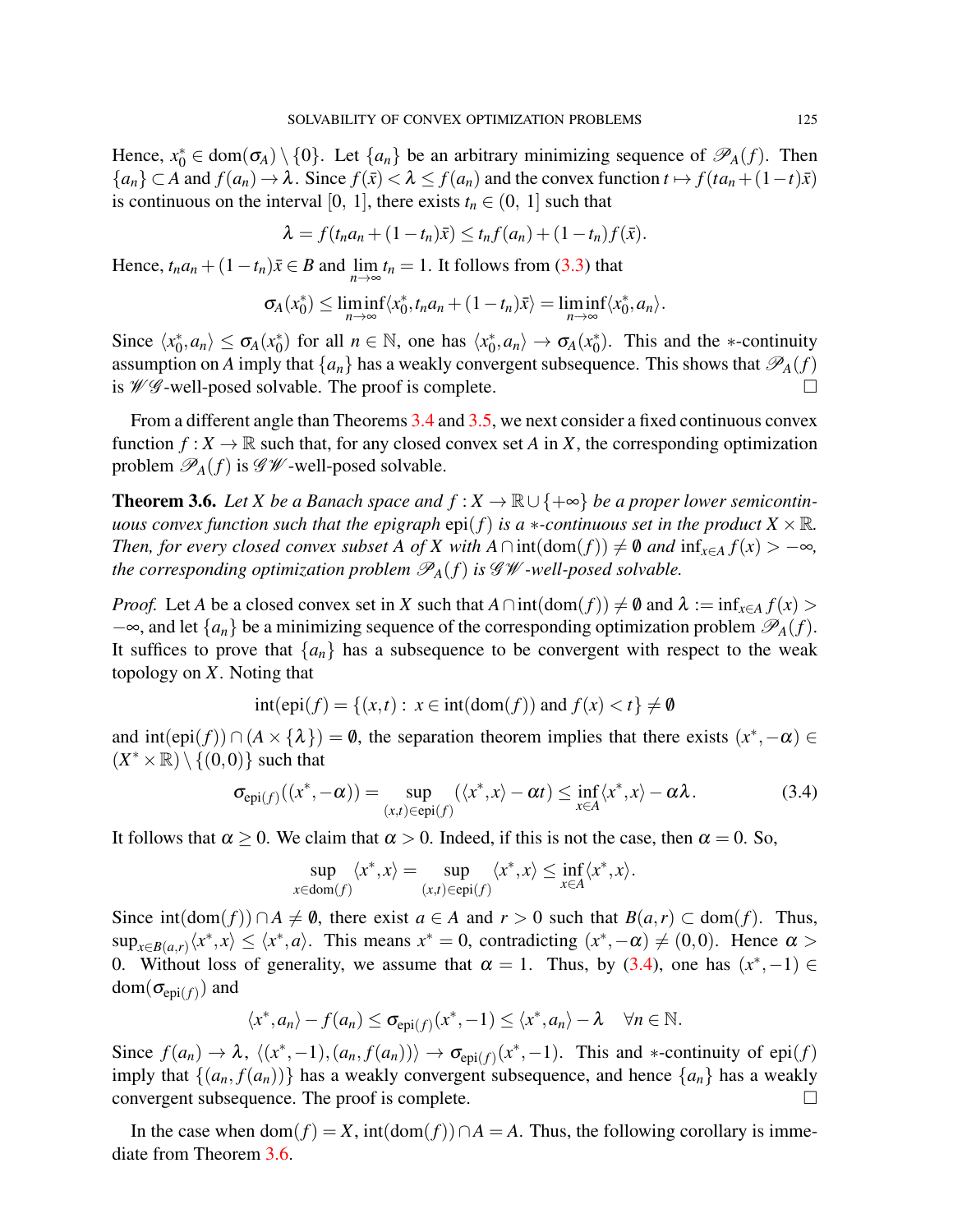<span id="page-7-0"></span>**Corollary 3.1.** *Let X be a Banach space, and let*  $f : X \to \mathbb{R}$  *be a continuous convex function such that* epi(*f*) *is*  $*$ *-continuous. Then, for every closed convex subset A of X with*  $\inf_{x \in A} f(x) > -\infty$ *, the corresponding optimization problem*  $\mathcal{P}_A(f)$  *is*  $\mathcal{GW}-well-posed solvable.$ 

In the finite dimension case, we have the following sharp result.

**Corollary 3.2.** Let X be a finite dimensional Banach space, and let  $f : X \to \mathbb{R}$  be a continuous *convex function such that* epi(*f*) *is* ∗*-continuous. Then, for every closed convex subset A of X* with  $\inf_{x \in A} f(x) > −∞$ *, the solution set*  $S(A, f)$  *of the corresponding optimization problem*  $\mathscr{P}_A(f)$  *is a nonempty compact set and*  $\lim_{n\to\infty} d(a_n, S(A, f)) = 0$  *for any sequence*  $\{a_n\}$  *in A*  $\text{with } \lim_{n \to \infty} f(a_n) = \inf_{x \in A} f(x).$ 

*Proof.* Let *A* be an arbitrary closed convex set *A* in *X* with  $\inf_{x \in A} f(x) > -\infty$ . Then, by Corollary [3.1,](#page-7-0) the corresponding optimization problem  $\mathscr{P}_A(f)$  is  $\mathscr{GW}$ -well-posed solvable. Hence, every sequence  $\{x_n\}$  in *A* with  $f(x_n) = \inf_{x \in A} f(x)$  has a subsequence weakly converging to some point *a* ∈ *A*; since *X* is finite dimensional,  $\{x_n\}$  has a subsequence strongly converging to *a* ∈ *A*. It follows that *S*(*A*, *f*) is a nonempty compact set. Next, we prove that  $\lim_{n\to\infty} d(x_n, S(A, f)) =$ 0. Indeed, if this is not the case,  $\limsup_{n\to\infty} d(x_n, S(A, f)) > 0$ . It follows that there exist a subsequence  $\{x_{n_k}\}$  of  $\{x_n\}$  and  $\varepsilon_0 > 0$  such that

<span id="page-7-1"></span>
$$
d(x_{n_k}, S(A, f)) \ge \varepsilon_0 \quad \forall k \in \mathbb{N}.\tag{3.5}
$$

On the other hand, by Corollary [3.1,](#page-7-0) we can assume without loss of generality that  $\{x_{n_k}\}$  converges to some  $a_0 \in S(A, f)$  (taking a subsequence of  $\{x_{n_k}\}\$ if necessary). This implies that

$$
\lim_{k\to\infty}d(x_{n_k},S(A,f))\leq \lim_{k\to\infty}||x_{n_k}-a_0||=0,
$$

which contradicts  $(3.5)$ . The proof is complete.

The following proposition provides a sufficient condition for the epigraph  $epi(f)$  to be a ∗-continuous set.

Proposition 3.1. *Let X be a Banach space such that its dual space X*<sup>∗</sup> *is separable, and let f* : *X* →  $\mathbb R$  *be a continuous convex function such that its conjugate function*  $f^*$  *is continuous at each point of*  $dom(f^*)$  *and*  $\partial f^*(x^*) \subset X$  *for all*  $x^* \in dom(f^*)$ *. Then*  $epi(f)$  *is*  $*$ *-continuous.* 

*Proof.* Let  $(x^*, -\alpha)$  be an arbitrary element in dom $(\sigma_{epi(f)}) \setminus \{(0,0)\}\)$ . Then

$$
\langle x^*, x \rangle - \alpha(f(x) + t) \leq \sigma_{epi(f)}(x^*, -\alpha) < +\infty \quad \forall (x, t) \in X \times \mathbb{R}_+.
$$

It follows that  $\alpha \ge 0$ . We claim that  $\alpha > 0$ . Indeed, if this is not the case,  $\alpha = 0$ . Then  $\sup_{x \in X} \langle x^*, x \rangle < +\infty$ , which means  $x^* = 0$  (thanks to the linearity of  $X^*$ ). This contradicts  $(x^*, -\alpha) \neq (0,0)$ . Since dom $(\sigma_{epi(f)})$  is a cone,  $(\frac{x^*}{\alpha})$  $(\frac{x^*}{\alpha}, -1) \in \text{dom}(\sigma_{\text{epi}(f)})$ . This and [\(2.1\)](#page-2-3) imply that  $\frac{x^*}{\alpha}$  $\frac{x^*}{\alpha}$  ∈ dom(*f*<sup>\*</sup>). Since the convex function *f*<sup>\*</sup> is continuous at  $\frac{x^*}{\alpha}$  $\frac{x^*}{\alpha}, \frac{x^*}{\alpha}$  $\frac{x^2}{\alpha}$  is an interior point of dom $(\tilde{f}^*)$ . Hence, there exist  $r, M \in (0, +\infty)$  such that

<span id="page-7-2"></span>
$$
B(\frac{x^*}{\alpha}, r) \subset \text{dom}(f^*) \text{ and } \partial f^*(B(\frac{x^*}{\alpha}, r)) \subset MB_{X^{**}}.
$$
 (3.6)

By the separability of  $X^*$ , there exists a metric  $\rho_*$  on  $2MB_{X^{**}}$ , which is identical to the restriction topology to  $2MB_{X^{**}}$  of the weak<sup>\*</sup> topology on  $X^{**}$ . Take an arbitrary sequence  $\{(x_n,t_n)\}\$ in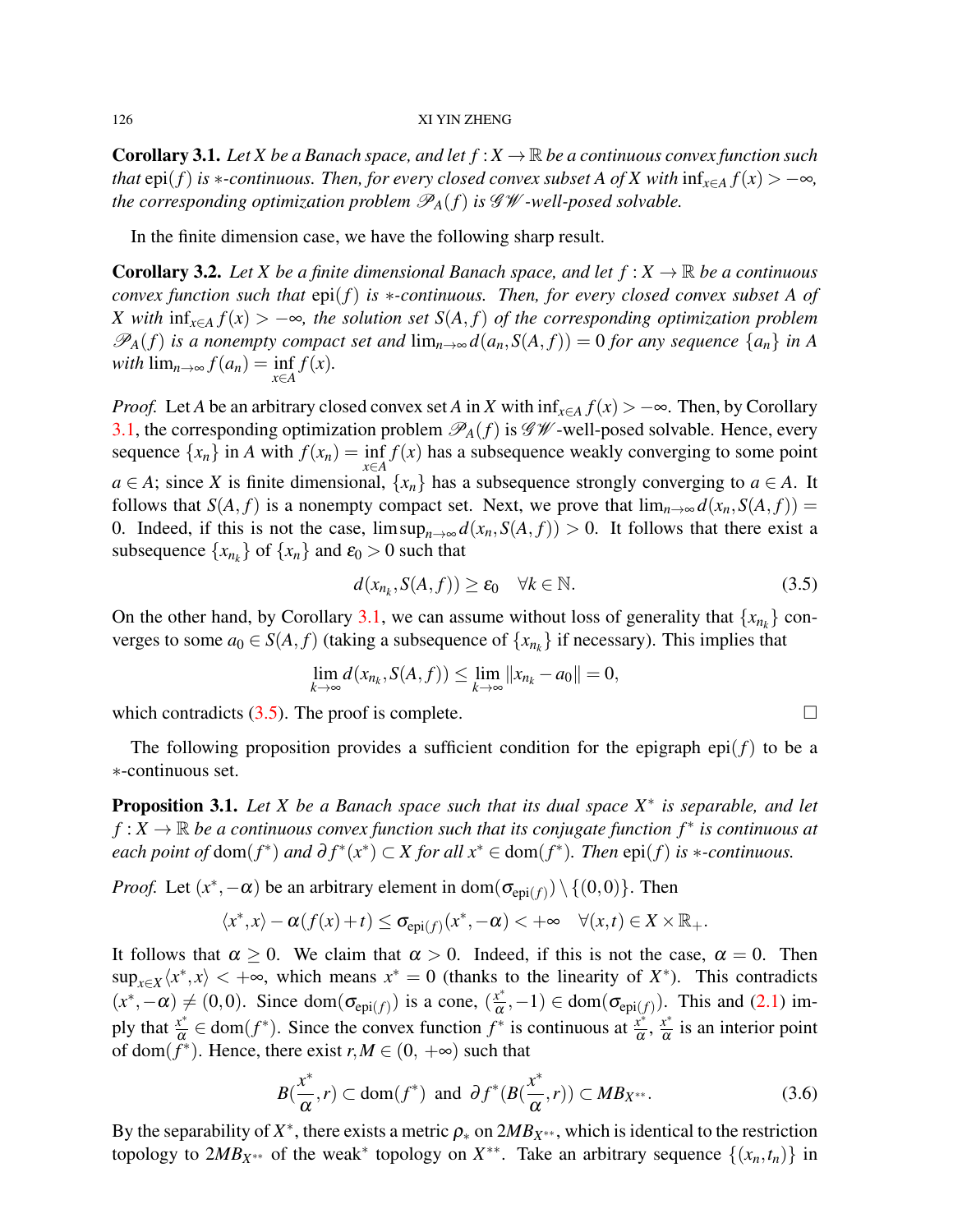$X \times \mathbb{R}_+$  such that  $\langle x^*, x_n \rangle - \alpha(f(x_n) + t_n) \to \sigma_{epi(f)}(x^*, -\alpha)$ . Then  $t_n \to 0$  (because  $\alpha > 0$ ), and hence ∗ ∗

<span id="page-8-6"></span>
$$
0 \le \varepsilon_n := \sigma_{\text{epi}(f)}(\frac{x^*}{\alpha}, -1) - \langle \frac{x^*}{\alpha}, x_n \rangle - f(x_n) \longrightarrow 0. \tag{3.7}
$$

We only need to show that  $\{(x_n, f(x_n) + t_n)\}\$  has a subsequence being convergent with respect to the weak topology on *X*. By the definition of  $\sigma_{epi(f)}$ , one has

$$
\varepsilon_n \geq \langle \frac{x^*}{\alpha}, x \rangle - f(x) - (\langle \frac{x^*}{\alpha}, x_n \rangle - f(x_n)) \quad \forall x \in X.
$$

This implies  $\frac{x^*}{\alpha}$  $\frac{x^k}{\alpha} \in \partial_{\varepsilon_n} f(x_n)$ . It follows from Lemma 2.2 that there exist

<span id="page-8-4"></span>
$$
y_n \in B(x_n, \sqrt{\varepsilon_n})
$$
 and  $x_n^* \in \partial f(y_n) \cap B(\frac{x^*}{\alpha}, \sqrt{\varepsilon_n}).$  (3.8)

Therefore,

$$
||y_n-x_n|| \to 0
$$
,  $||x_n^*-\frac{x^*}{\alpha}|| \to 0$  and  $y_n \in \partial f^*(x_n^*)$   $\forall n \in \mathbb{N}$ .

Without loss of generality, we can assume that  $x_n^* \in B(\frac{x^*}{\alpha})$  $\frac{x^*}{\alpha}$ , *r*) for all *n* ∈ N. Noting that  $\partial f^*$  is || ⋅ ||-w<sup>\*</sup> upper semicontinuous at  $\frac{x^*}{\alpha}$  $\frac{x^*}{\alpha}$ , it follows from [\(3.6\)](#page-7-2) and [\(3.8\)](#page-8-4) that  $\rho_*(y_n, \partial f^*(\frac{x^*}{\alpha}))$  $\frac{x^*}{\alpha})$ )  $\rightarrow$  0 as *n* → ∞. Hence, there exists a sequence  $\{z_n\}$  in  $\partial f^*(\frac{x^*}{\alpha})$  $\frac{x^2}{\alpha}$ ) such that

<span id="page-8-5"></span>
$$
\rho_*(y_n, z_n) \to 0 \text{ as } n \to \infty. \tag{3.9}
$$

Since  $\partial f^*(\frac{x^*}{\alpha})$  $\left(\frac{x^*}{\alpha}\right)$  is a bounded and weak<sup>\*</sup>-closed subset of  $X^{**}$ , the Alaoglu theorem implies that  $∂f^*(\frac{x^*}{α})$  $\frac{x^*}{\alpha}$ ) is weak<sup>\*</sup>-compact. By the assumption,  $\partial f^*(\frac{x^*}{\alpha})$  $\frac{x^*}{\alpha}$ ) is contained in *X*. Hence  $\partial f^*(\frac{x^*}{\alpha})$  $\frac{x^*}{\alpha}$ ) is a weakly compact subset of *X*. This and the James theorem imply that  $\{z_n\}$  has a subsequence  $\{z_{n_k}\}\)$  converging to some  $z_0 \in \partial f^*(\frac{x^*}{\alpha})$  $\frac{x^2}{\alpha}$ ) with respect to the weak topology on *X*. Thus, by [\(3.9\)](#page-8-5),  $\{y_{n_k}\}$  converges to  $z_0$  with respect to the weak topology. This and [\(3.8\)](#page-8-4) show that  $\{x_{n_k}\}$ converges weakly to *z*0. In particular,

<span id="page-8-7"></span>
$$
\langle \frac{x^*}{\alpha}, x_{n_k} \rangle \to \langle \frac{x^*}{\alpha}, z_0 \rangle.
$$
 (3.10)

Since the continuous convex function *f* is lower semicontinuous with respect to the weak topology,  $f(z_0) \leq \liminf_{k \to \infty} f(x_{n_k})$ . Noting that  $\langle \frac{x^*}{\alpha} \rangle$  $\langle \frac{x^*}{\alpha}, x_{n_k} \rangle - f(x_{n_k}) \leq \sigma_{\text{epi}(f)}(\frac{x^*}{\alpha})$  $\frac{x^*}{\alpha}$ ) for all  $k \in \mathbb{N}$ , it fol-lows from [\(3.7\)](#page-8-6) and [\(3.10\)](#page-8-7) that  $f(x_{n_k}) \to f(z_0)$  as  $k \to \infty$ . Hence  $\{(x_{n_k}, f(x_{n_k}) + t_{n_k})\}\$ converges weakly to  $(z_0, f(z_0))$ . The proof is complete.

### Acknowledgments

This research was supported by the National Natural Science Foundation of China (Grant No. 12171419).

#### **REFERENCES**

- <span id="page-8-0"></span>[1] D. Gale, V. Klee, Continuous convex sets, Math. Scand. 7(1959), 379-391.
- <span id="page-8-1"></span>[2] E. Ernst, M. Théra, C. Z*ă*linescu, Slice-continuous sets in reflexive Banach spaces: convex constrained optimization and strict convex separation, J. Fucnt. Anal. 223 (2005), 179-203.
- <span id="page-8-2"></span>[3] E. Ernst, M. Théra, Slice-continuous sets in reflexive Banach spaces: some complements, Set-Valued Anal. 16 (2008), 307-318.
- <span id="page-8-3"></span>[4] X.Y. Zheng, Attainable separation property and asymptotic hyperplane for a closed convex set in a normed space, J. Math. Anal. Appl. 489 (2020), 1-18.